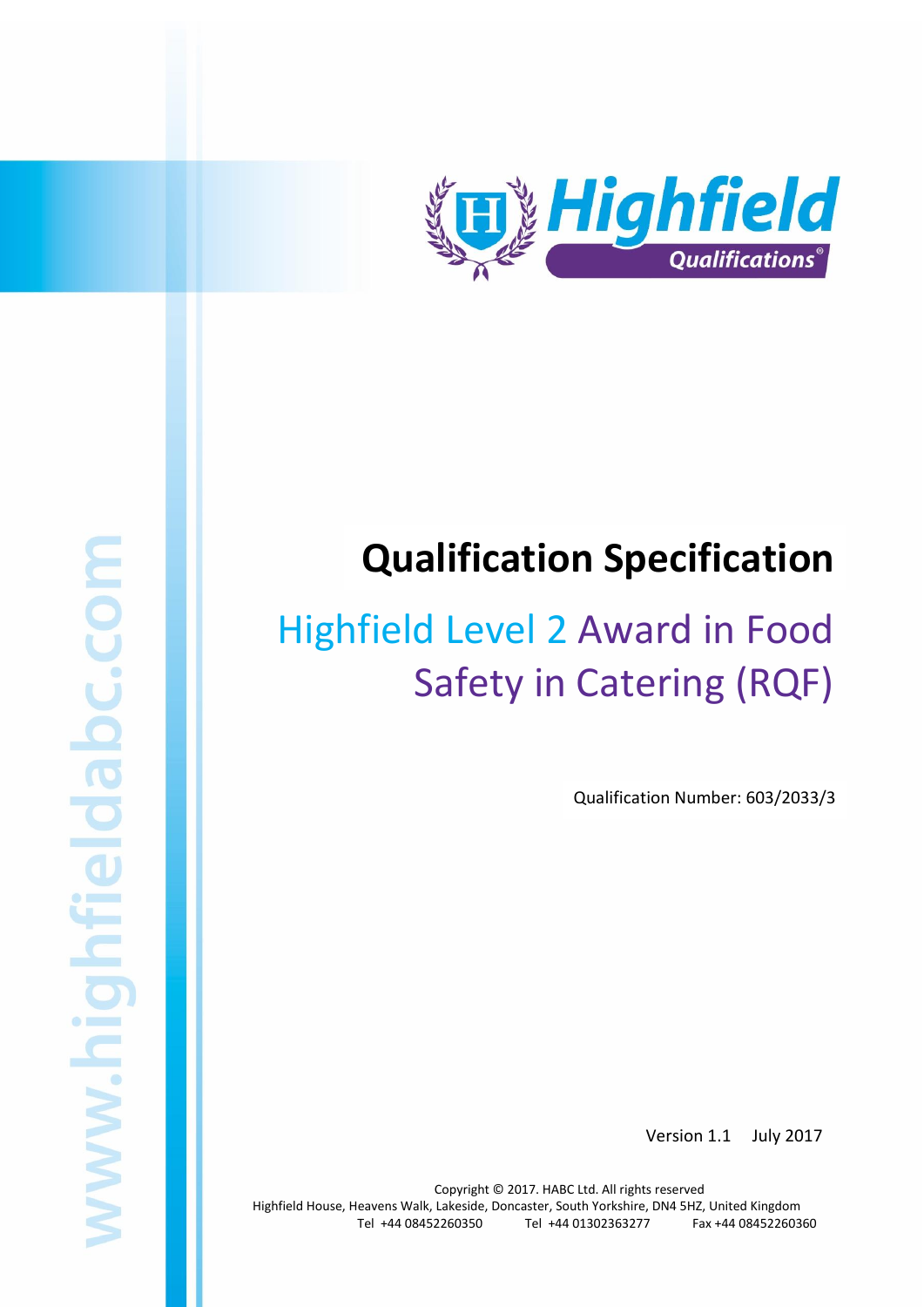

# **Contents**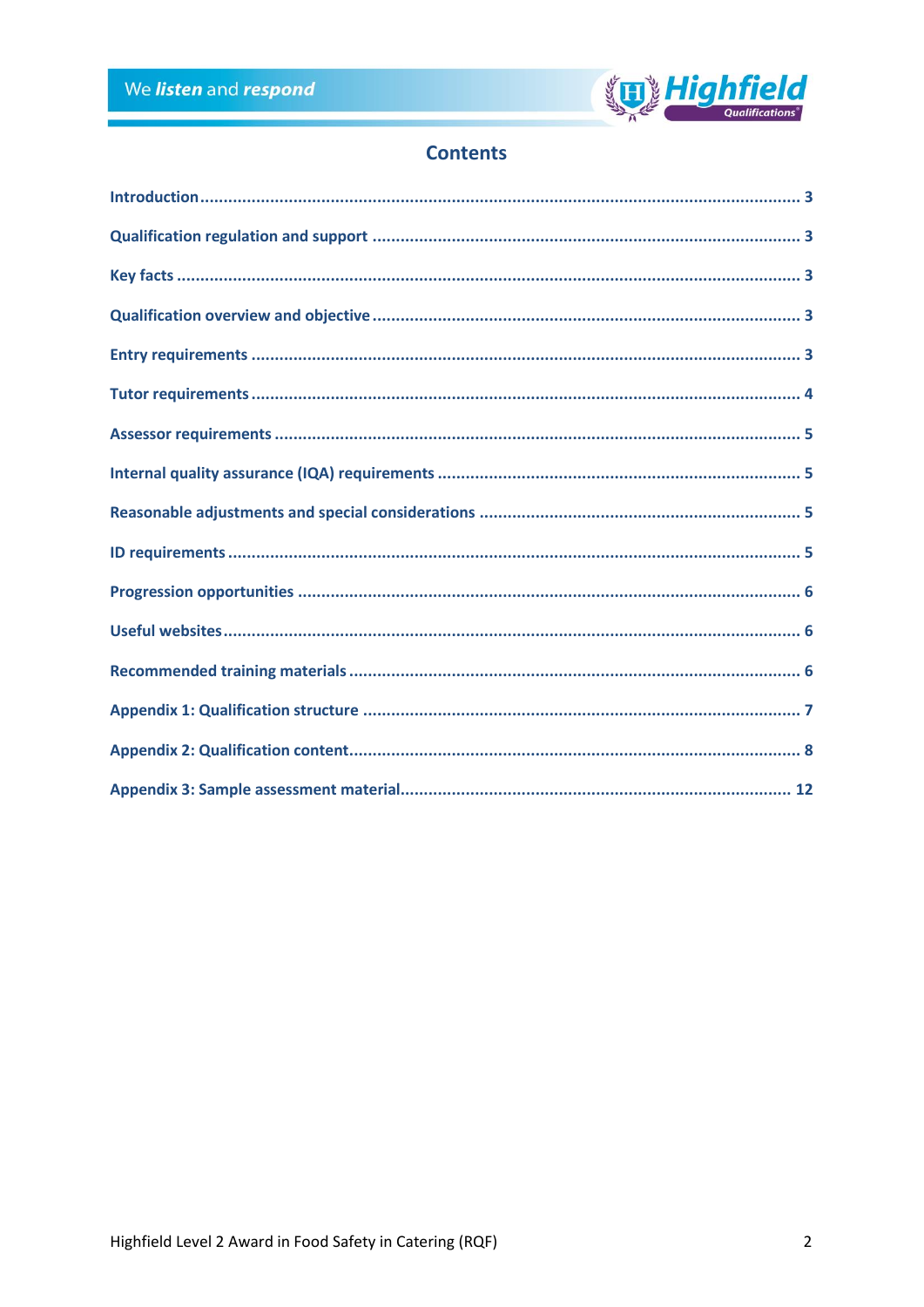

## **Highfield Level 2 Award in Food Safety in Catering (RQF)**

## <span id="page-2-0"></span>**Introduction**

This qualification specification is designed to outline all you need to know to offer this qualification at your centre. If you have any further questions, please contact your account manager

## <span id="page-2-1"></span>**Qualification regulation and support**

The Highfield Level 2 Award in Food Safety in Catering has been developed and is awarded by Highfield Qualifications and sits on the Regulated Qualifications Framework (RQF). The RQF is a qualification framework regulated by Ofqual.

### <span id="page-2-2"></span>**Key facts**

| 603/2033/3                                            |
|-------------------------------------------------------|
| 60320333                                              |
|                                                       |
| Multiple-choice examination OR open response workbook |
| 6                                                     |
|                                                       |
|                                                       |

## <span id="page-2-3"></span>**Qualification overview and objective**

The objective of this qualification is to prepare learners for employment in catering role, or to support a role in the workplace.

Learners gaining this qualification will know that food safety is the responsibility of everyone involved in the storage, preparation, cooking service and handling of food. Its topics are regarded by the Foods Standards Agency as being important to maintaining good practice in the production of safe food.

## <span id="page-2-4"></span>**Entry requirements**

To register on to this qualification, learners are required to be 14 years of age or above.

It is also advised that learners have a minimum of Level 1 in English and Maths or equivalent.

## **Guidance on delivery**

The total qualification time for this qualification is 7 hours, of this 6 hours are recommended as guided learning hours.

TQT is an estimate of the total number of hours it would take an average learner to achieve and demonstrate the necessary level of attainment to be awarded with a qualification, both under direct supervision (forming guided learning hours) and without supervision (all other time). TQT and GLH values are advisory and assigned to a qualification as guidance.

## **Guidance on assessment**

This qualification is assessed by multiple-choice examination OR open response workbook.

If centres choose the multiple-choice examination as the method of assessment, learners must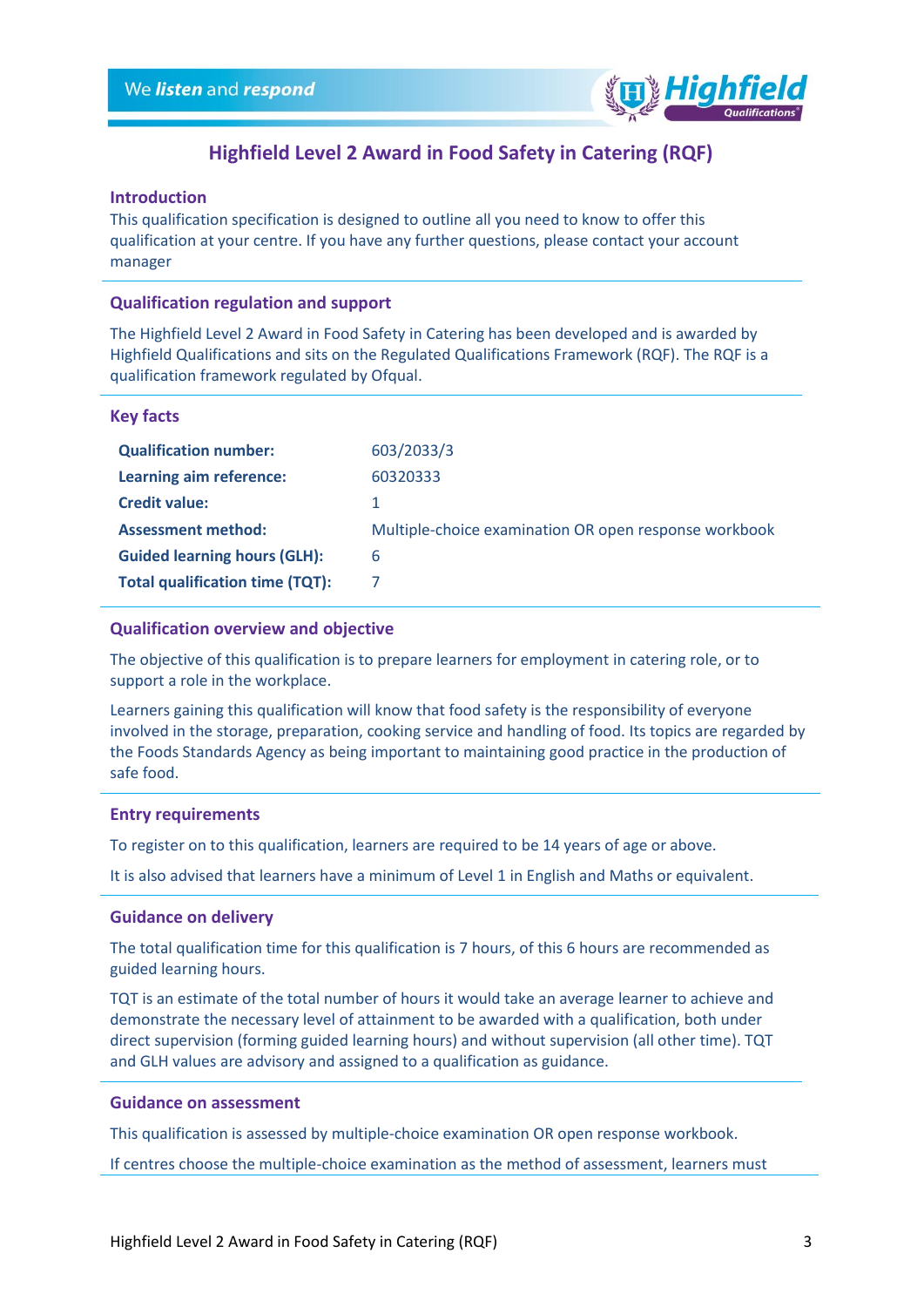

complete 20 questions within 45 minutes. Successful learners will have to demonstrate knowledge and understanding across the qualification syllabus and achieve a pass mark of 60% (12/20). Completed examination papers should be returned to Highfield for marking and results will then be supplied to the centre afterwards.

Centres must take all reasonable steps to avoid any part of the assessment of a learner (including any internal quality assurance and invigilation) being undertaken by any person who has a personal interest in the result of the assessment.

### **Guidance on quality assurance**

Highfield Qualifications require centres to have a robust mechanism for internal quality assurance in place. Internal quality assurance must be completed by an appropriately qualified person and who must not have been involved in any aspect of the delivery or assessment of the course they are quality assuring.

For more information on internal quality assurance processes, please refer to the tutor, assessor and IQA support pack available to download from the Highfield website.

## **Recognition of prior learning (RPL)**

Centres may apply to use recognition of prior learning or prior achievement to reduce the amount of time spent in preparing a learner for assessment. For further information on how centres can apply to use RPL as described above, please refer to the Recognition of Prior Learning (RPL) Policy in the members' area of the Highfield website. This policy should be read in conjunction with this specification and all other relevant Highfield documentation.

### <span id="page-3-0"></span>**Tutor requirements**

## **If centres choose the multiple-choice examination as the method of assessment, the role of tutor must be filled.**

Highfield recommends that nominated tutors hold a qualification in the relevant subject area and have a teaching qualification or teaching experience

Therefore, it is recommended that nominated tutors have a Level 3 Food Safety in Catering qualification (or equivalent) from a recognised awarding body together with a training qualification.

### *Suitable subject area qualifications may include:*

- Degree or DipHE in a related subject such as:
	- Food Science
	- Environmental Health
	- Home Economics
	- Microbiology
	- or one that contains elements of these subjects
- HNC/D in a related subject (as outlined above);
- Level 3 or 4 qualification in Food Safety;
- Graduate Diploma in Food Science and Technology of the Institute of Food Science and Technology; or
- any other Highfield approved qualification

### *Suitable teaching qualifications include:*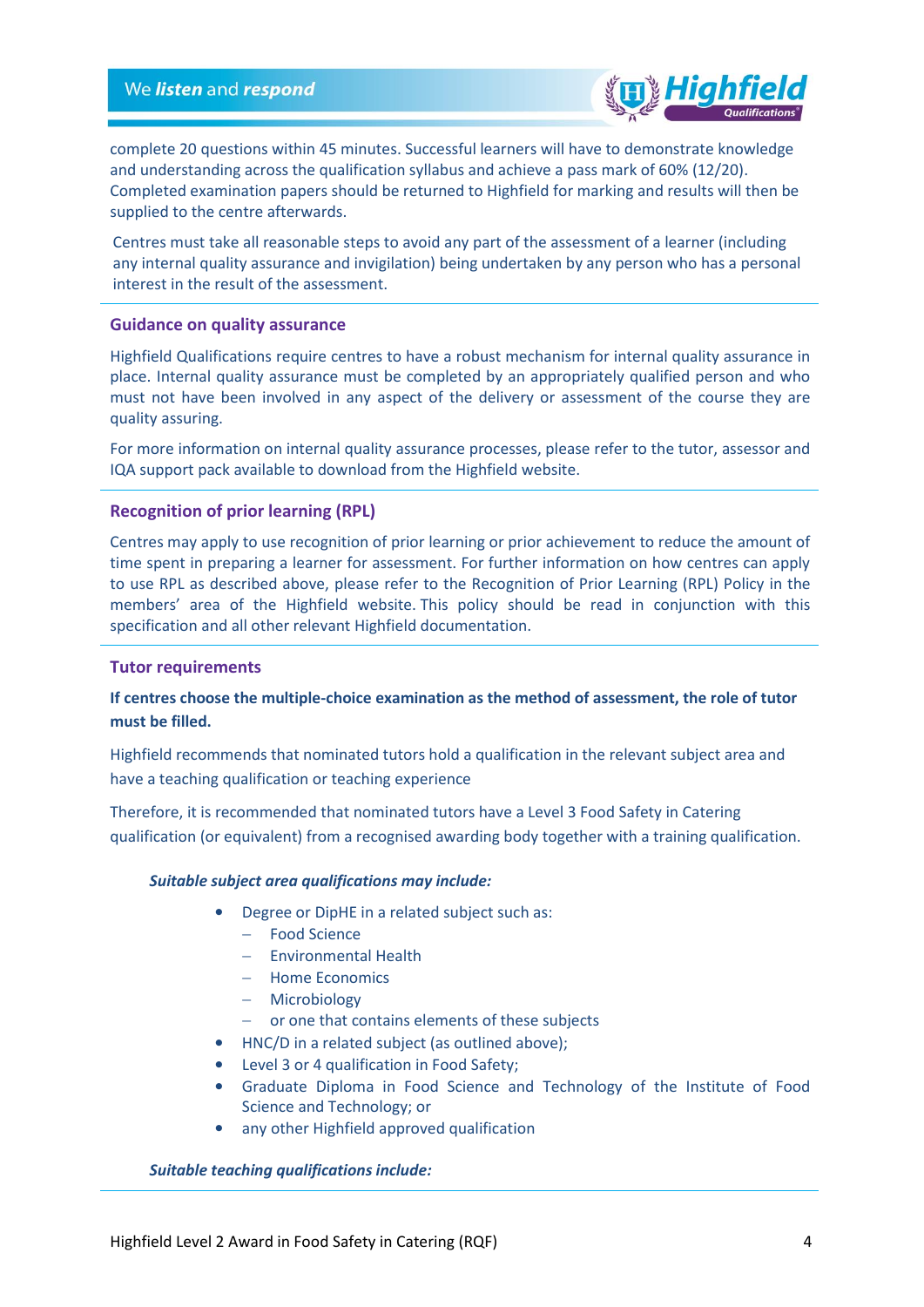

- HABC Level 3 Award in Delivering Training;
- HABC Level 3 International Award in Delivering Training (IADT)
- Level 3 PTLLS, or above;
- Level 3 Award in Education and Training, or above;
- Diploma or Certificate in Education;
- Bachelors or Masters Degree in Education;
- City and Guilds Teachers Certificate or equivalent;
- Level 3 or 4 NVQ in Training and/or Development; or
- Proof of at least 30 hours of training in any subject.

## <span id="page-4-0"></span>**Assessor requirements**

**If centres choose the open response learner workbook as the method of assessment, the roles of tutor and assessor must be filled**.

Highfield recommends that assessors of this qualification hold a qualification in the relevant subject area as specified in the nominated tutors section above. It is not a requirement that assessors of this qualification hold a formal assessing qualification, however it is recognised as good practice.

It is also recommended that Nominated tutors and assessors are able to demonstrate relevant experience and knowledge in a work context and provide evidence of engagement with the subject field and continuing professional development.

**Please note:** the role of the tutor and assessor for the delivery of this qualification can be undertaken by the same person.

## <span id="page-4-1"></span>**Internal quality assurance (IQA) requirements**

## **If centres choose the open response learner workbook as the method of assessment, the role of internal quality assurer must be filled**.

Highfield recommends internal quality assurers for this qualification to meet the following:

- hold (or be working towards) a recognised internal quality assurance qualification (or have relevant experience)
- maintain appropriate continued professional development for the subject area

### <span id="page-4-2"></span>**Reasonable adjustments and special considerations**

Highfield Qualifications has measures in place for learners who require additional support. Please refer to Highfield Qualifications' Reasonable Adjustments Policy for further information/guidance.

### <span id="page-4-3"></span>**ID requirements**

It is the responsibility of the centre to have systems in place to ensure that the person taking an assessment is indeed the person they are claiming to be. All centres are therefore required to ensure that each learner's identification is checked before they undertake the assessment. Highfield Qualifications recommends the following as proof of a learner's identity:

- a valid passport (any nationality)
- a signed UK photocard driving licence
- a valid warrant card issued by HM forces or the police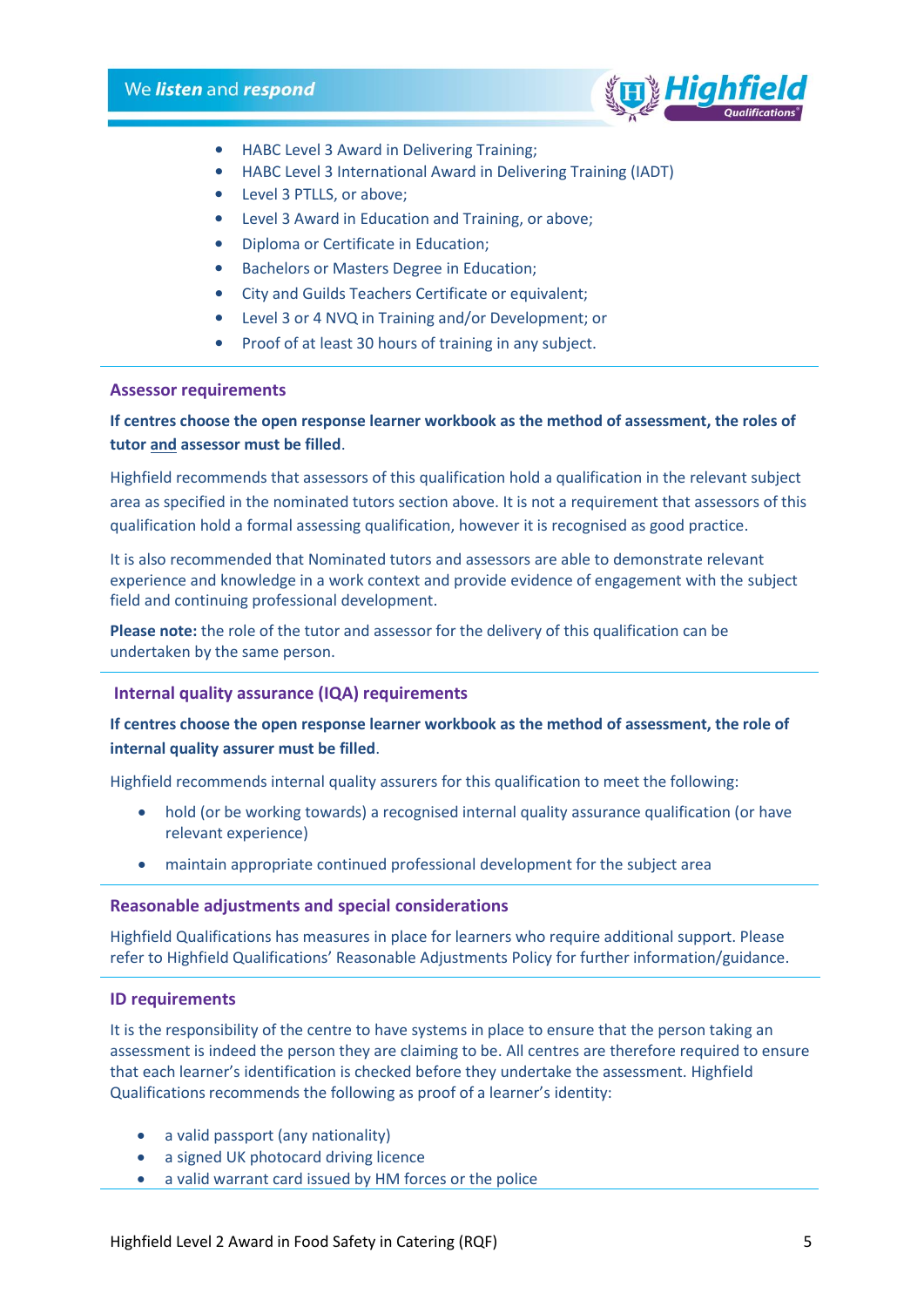

• another photographic ID card, e.g. employee ID card, student ID card, travel card etc.

If a learner is unable to produce any of the forms of photographic identification listed above, a centre may accept another form of identification containing a signature, for example, a credit card. Identification by a third-party representative, such as a line manager, human resources manager or invigilator, will also be accepted.

## **For more information on learner ID requirements, please refer to Highfield Qualifications' Core Manual.**

### <span id="page-5-0"></span>**Progression opportunities**

On successful completion of this qualification, learners may wish to continue their development by undertaking one of the following qualifications:

- Level 3 Award in Food Safety in Catering
- Level 3 food and drink qualifications
- Hospitality competency-based qualifications

## <span id="page-5-1"></span>**Useful websites**

- [www.highfieldabc.com](http://www.highfieldabc.com/)
- [www.highfield.co.uk](http://www.highfield.co.uk/)
- [www.food.gov.uk](http://www.food.gov.uk/)

#### <span id="page-5-2"></span>**Recommended training materials**

*The Food Safety Handbook (Level 2),* Sprenger, R.A. Highfield International

*Hygiene Sense,* Sprenger, R.A. Highfield International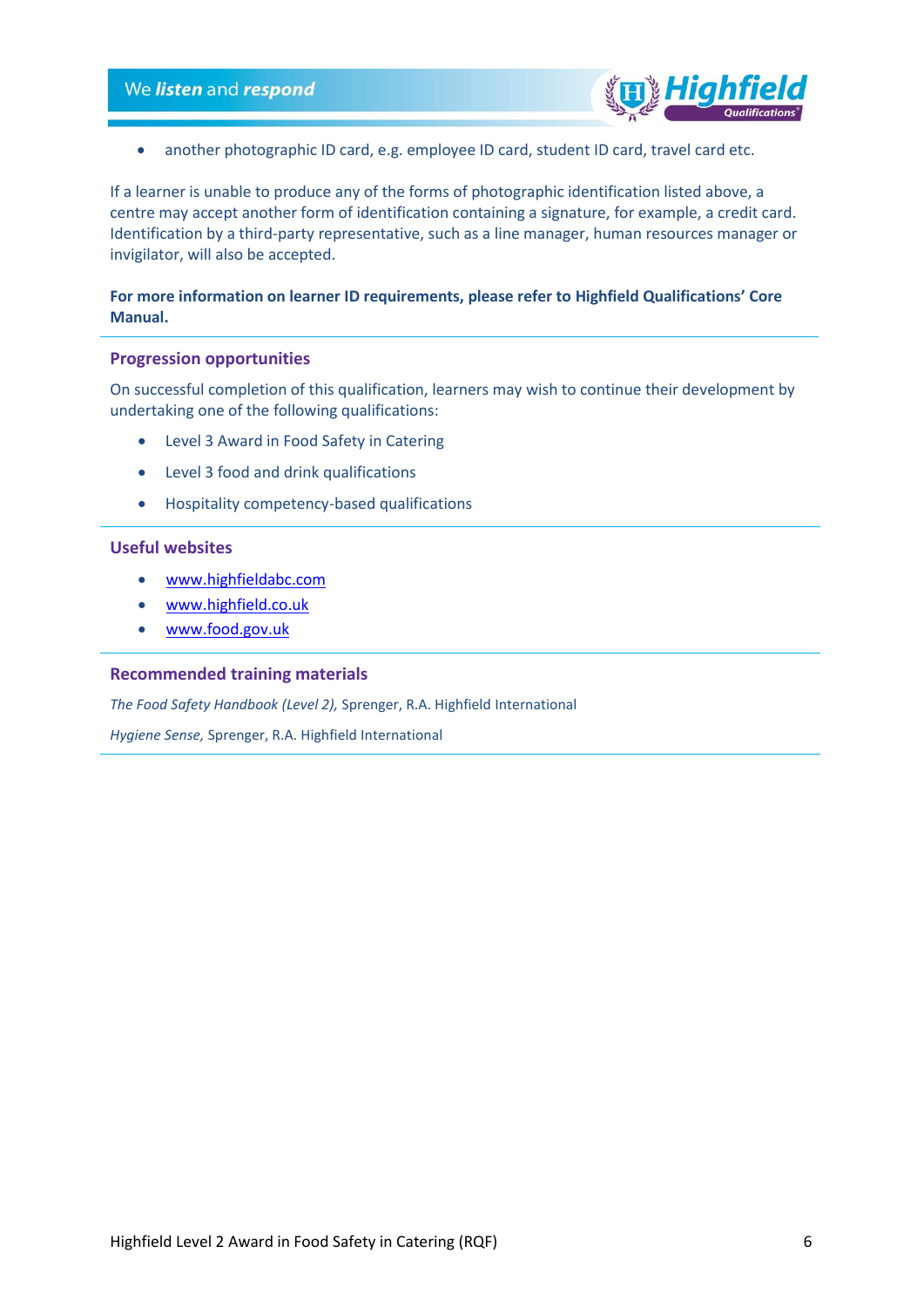

## <span id="page-6-0"></span>**Appendix 1: Qualification structure**

To complete the Highfield Level 2 Award in Food Safety in Catering (RQF)**,** learners must complete the following:

• **all units** contained within the mandatory group

## **Mandatory group**

Learners must achieve **all units** in this group

| <b>Unit</b><br>reference | <b>Unit title</b>                                  | Level | <b>GLH</b> | <b>Credit</b> |
|--------------------------|----------------------------------------------------|-------|------------|---------------|
|                          | $R/615/8162$ Principles of Food Safety in Catering |       |            |               |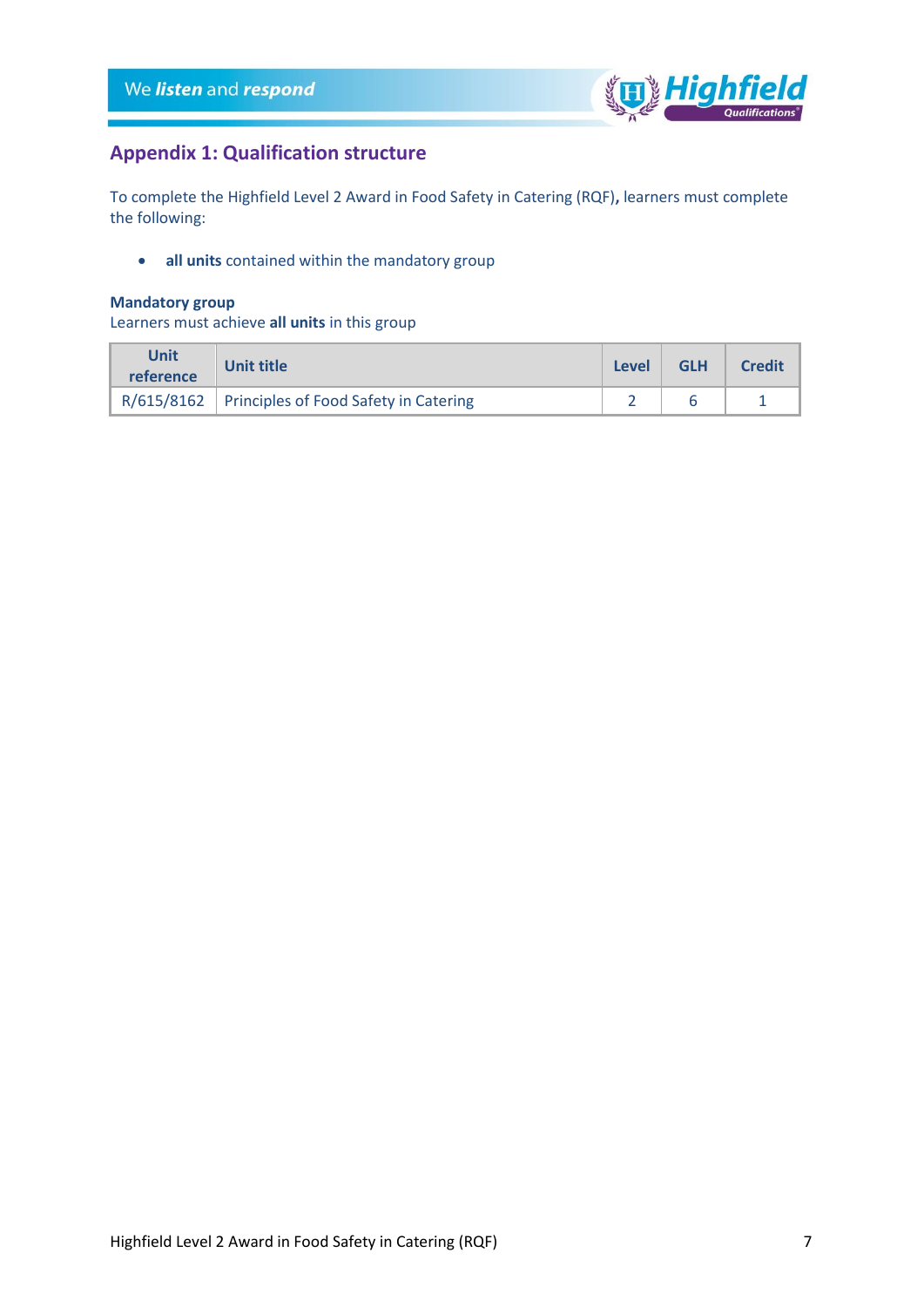

# <span id="page-7-0"></span>**Appendix 2: Qualification content**

## **Unit 1: Principles of Food Safety in Catering**

| Unit number: R/615/8162 |   |
|-------------------------|---|
| Credit:                 |   |
| GLH:                    | 6 |
| Level:                  | っ |

| <b>Learning Outcomes</b> |                                                                                     | <b>Assessment Criteria</b> |                                                                                                                                                                                     |  |
|--------------------------|-------------------------------------------------------------------------------------|----------------------------|-------------------------------------------------------------------------------------------------------------------------------------------------------------------------------------|--|
|                          | <b>The learner will</b>                                                             |                            | <b>The learner can</b>                                                                                                                                                              |  |
| 1.                       | Understand how individuals can take<br>personal responsibility for food safety      | 1.1                        | Identify the importance of food safety<br>procedures, safe food handling and avoiding<br>unsafe behaviour                                                                           |  |
|                          |                                                                                     | 1.2                        | Identify how to report food safety hazards,<br>infestations and food spoilage                                                                                                       |  |
|                          |                                                                                     | 1.3                        | Recognise key legal responsibilities of food<br>handlers                                                                                                                            |  |
| 2.                       | Understand the importance of food handlers<br>keeping themselves clean and hygienic | 2.1                        | Recognise the importance of personal<br>hygiene in food safety including their role in<br>reducing the risk of contamination                                                        |  |
|                          |                                                                                     | $2.2^{\circ}$              | Identify effective personal hygiene practices<br>relating to protective clothing, hand washing,<br>personal illness, cuts, wounds, food handling<br>practices                       |  |
| 3.                       | Understand the importance of keeping work<br>areas clean and hygienic               | 3.1                        | Know how to keep the work area and<br>equipment clean and tidy, by following<br>procedures relating to cleaning methods, safe<br>use of chemicals, storage of cleaning<br>chemicals |  |
|                          |                                                                                     | $3.2^{\circ}$              | Know the importance of safe waste disposal                                                                                                                                          |  |
|                          |                                                                                     | 3.3                        | Identify the importance of pest control                                                                                                                                             |  |
|                          | 4. Identify the importance of keeping food<br>products safe                         |                            | 4.1 Identify main risks to food safety from<br>contamination and cross-contamination from<br>microbial, chemical, physical and allergenic<br>hazards                                |  |
|                          |                                                                                     | 4.2                        | Identify safe food handling and temperature<br>control practices for delivery, storage, date<br>marking and stock rotation                                                          |  |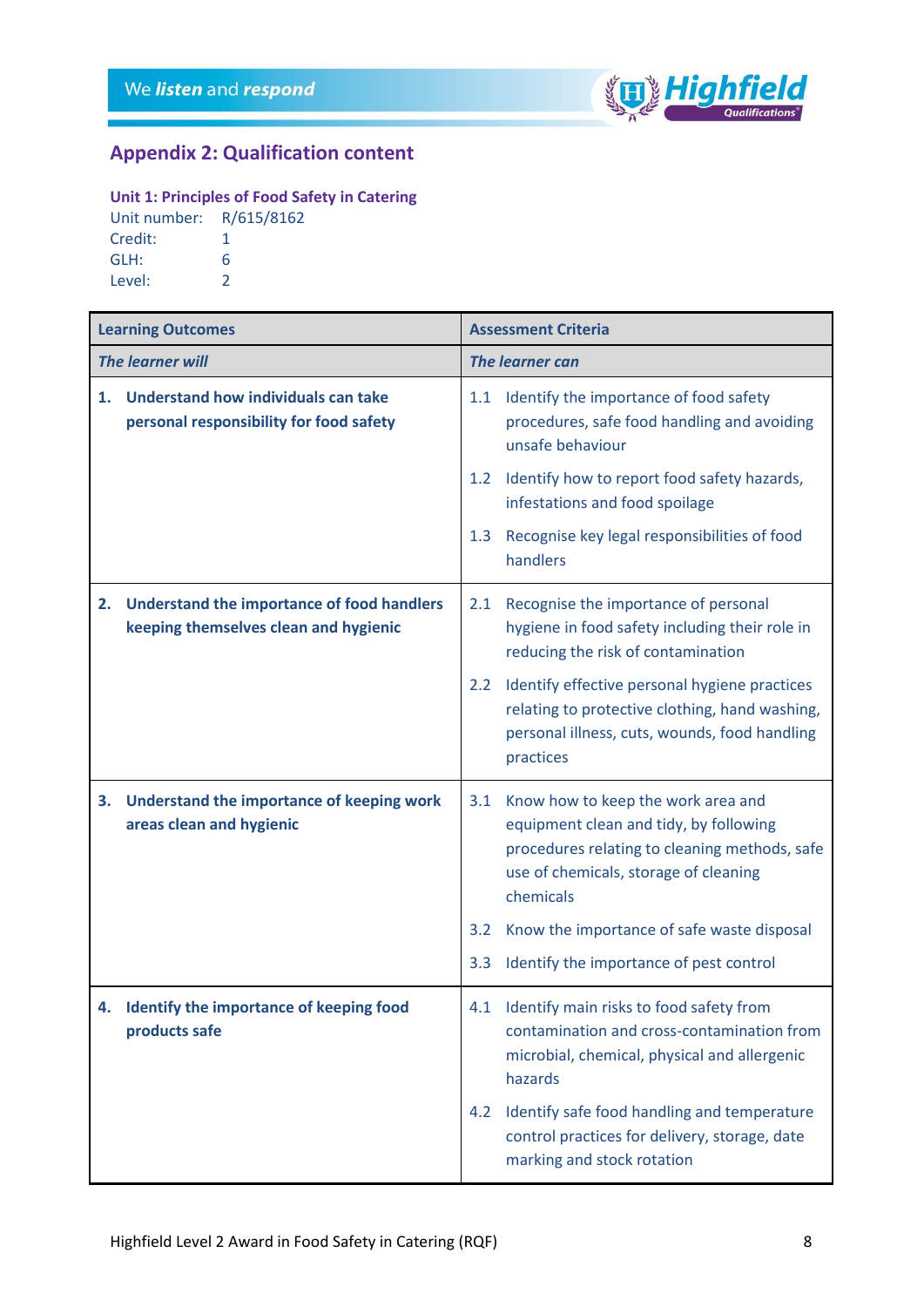

| <b>Learning Outcomes</b> | <b>Assessment Criteria</b>                                                                                                                   |  |
|--------------------------|----------------------------------------------------------------------------------------------------------------------------------------------|--|
| <b>The learner will</b>  | The learner can                                                                                                                              |  |
|                          | Identify safe food handling and temperature<br>4.3<br>control practices for preparing, cooking,<br>chilling, reheating, holding, serving and |  |
|                          | transporting food<br>Know how to deal with food spoilage<br>4.4<br>including recognition and reporting                                       |  |

## **Indicative content**

**LO1 Understand how individuals can take personal responsibility for food safety**

- 1.1 Identify the importance of food safety procedures, safe food handling and avoiding unsafe behaviour
	- $\circ$  Benefits to customers, food businesses and food handlers of effective procedures
	- o Costs of poor practices to a business
- 1.2 Identify how to report food safety hazards, infestations and food spoilage
	- $\circ$  What to report, when to report, who to report to for hazards infestations/signs of pests and spoilage
- 1.3 Recognise key legal responsibilities of food handlers
	- o Requirement for:
		- Food safety training & supervision
		- Reporting of illness
		- Following rules and procedures implemented for food safety
- **LO2 Understand the importance of food handlers keeping themselves clean and hygienic**
- 2.1 Recognise the importance of personal hygiene in food safety including their role in reducing the risk of contamination
	- $\circ$  How good personal hygiene can reduce microbial, chemical, physical and allergenic contamination
- 2.2 Identify effective personal hygiene practices relating to protective clothing, hand washing, personal illness, cuts, wounds, food handling practices
	- o Practices regarding:
		- Clean, suitable protective clothing
		- Jewellery and personal effects
		- $-$  Fffective hand wash
		- $-$  Times to wash hands
		- Recognising illness which may cause food contamination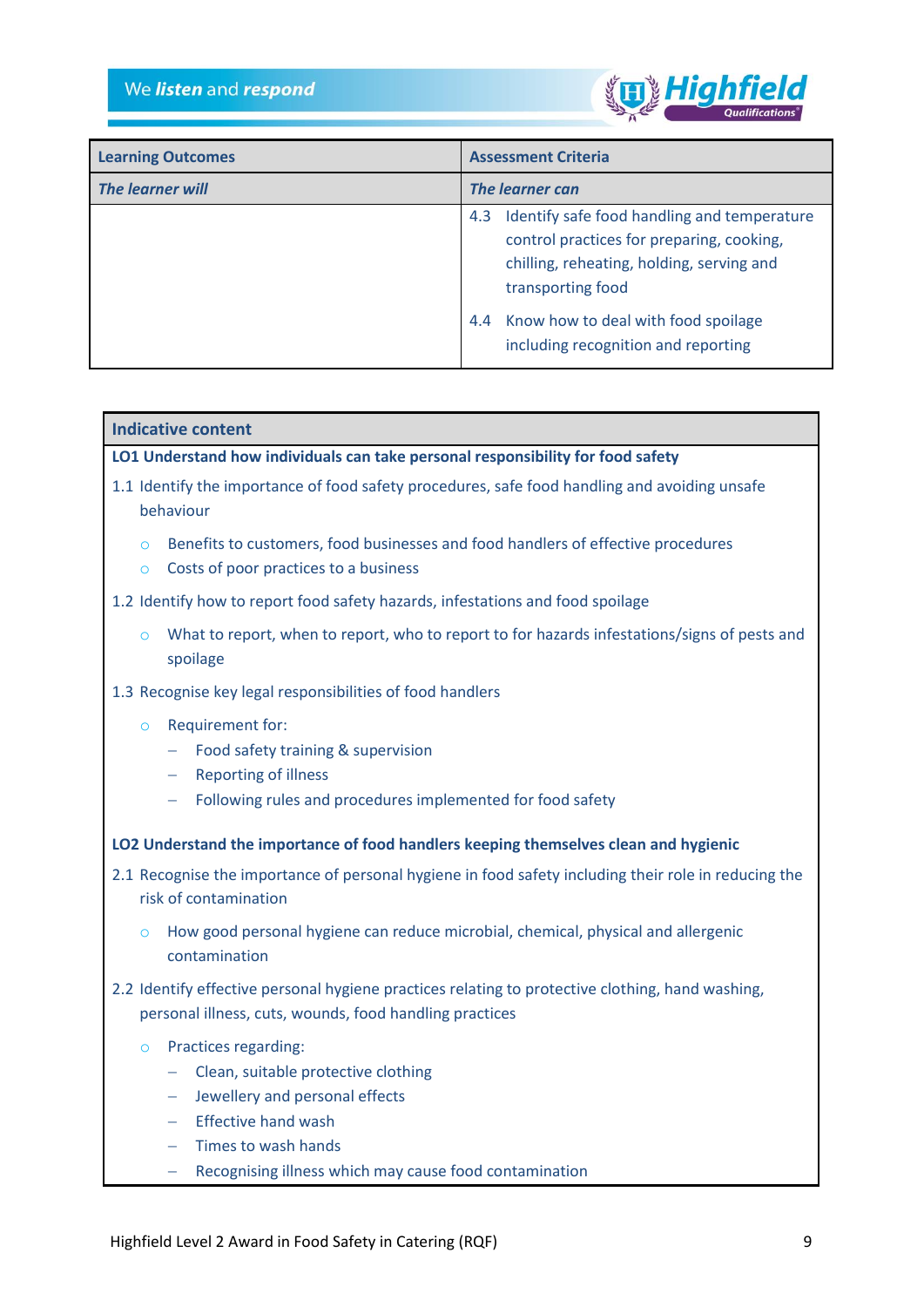

- When to come to work and when to call in sick
- Covering wounds
- Personal habits to avoid

## **LO3 Understand the importance of keeping work areas clean and hygienic**

3.1 Know how to keep the work area and equipment clean and tidy, by following procedures relating to cleaning methods, safe use of chemicals, storage of cleaning chemicals

- o Reasons for cleaning
- o Cleaning and disinfection techniques, including order of cleaning
- o Cleaning chemicals, including purpose of detergent, disinfectant and sanitiser and following manufacturer's instructions and safe storage
- o Clear and clean as you go
- 3.2 Know the importance of safe waste disposal
	- $\circ$  Internal and external controls including regular removal of waste, clean areas, secure and lidded externally, cleaned regularly
- 3.3 Identify the importance of pest control
	- o Hazards from pests
	- o Common food pests and signs of pests
	- o Reporting of signs
	- $\circ$  Basic environmental control (which they are responsible for) such as clearing food spillages, keeping doors and windows closed, lids on bins

## **LO4 Identify the importance of keeping food products safe**

- 4.1 Identify main risks to food safety from contamination and cross-contamination from microbial, chemical, physical and allergenic hazards
	- $\circ$  Meaning of terms contamination, cross-contamination, raw food to be cooked, high-risk food, low-risk food and ready-to-eat raw food
	- o Types of microbiological contaminants (bacteria, virus, mould)
	- o Common sources, routes and vehicles of microbiological contamination
	- $\circ$  Recognition of main characteristics of food poisoning bacteria, factors influencing microbiological multiplication and survival (including spores and toxins) and consequences these may have for food safety and basic controls
	- o Examples of basic controls to prevent microbiological contamination, including keeping raw and ready to eat separate, use of correct equipment to prevent contamination (including colour coding), reporting damaged equipment, including work surfaces
	- $\circ$  Examples of common physical hazards within food preparation areas and basic controls
	- $\circ$  Examples of common chemical hazards within food preparation areas and basic controls
	- $\circ$  Identification of common allergenic foods and risks associated with allergenic hazards.
	- o Awareness of ways to prevent allergenic contamination during food production

4.2 Identify safe food handling and temperature control practices for delivery, storage, date marking and stock rotation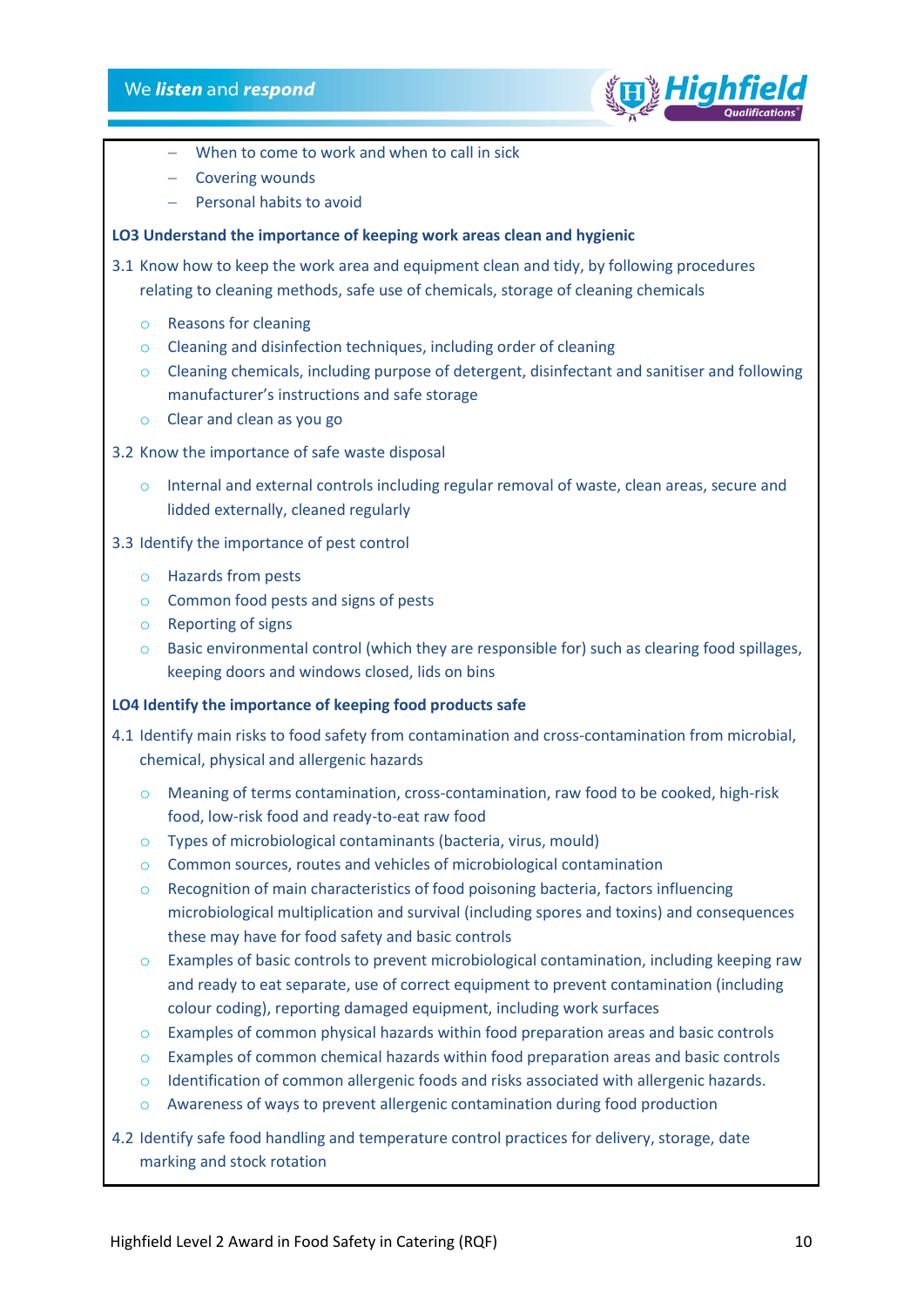## We listen and respond



- $\circ$  Basic contamination and temperature controls and checks to be made at delivery
- o Importance of labelling
- o Importance of stock rotation and date coding
- o Importance of temperature control during storage, including correct temperatures and basic ways to achieve them
- 4.3 Identify safe food handling and temperature control practices for preparing, cooking, chilling, reheating, holding, serving and transporting food
	- o Preparation:
		- Separation of raw and ready to eat foods
		- Dedicated equipment
		- Not preparing too far in advance
	- o Cooking:
		- Following recipes
		- Cooking thoroughly
		- Safe temperatures
		- $-$  Preventing contamination
	- o Chilling:
		- The need to cool quickly
		- $-$  The need to prevent contamination
	- o Reheating:
		- Meeting required temperature when reheating
		- Only reheating once
	- o Holding:
		- $-$  Preventing contamination
		- $-$  No topping up
		- Safe temperature for hot and cold holding and time allowable out of these temperatures
	- o Serving & transporting food:
		- Avoiding contamination
		- Clean equipment
		- Suitable transportation and containers
		- Importance of temperature control
- 4.4 Know how to deal with food spoilage including recognition and reporting
	- o Common signs of food spoilage
	- o The need to report spoiled food
	- o Separation of spoiled food